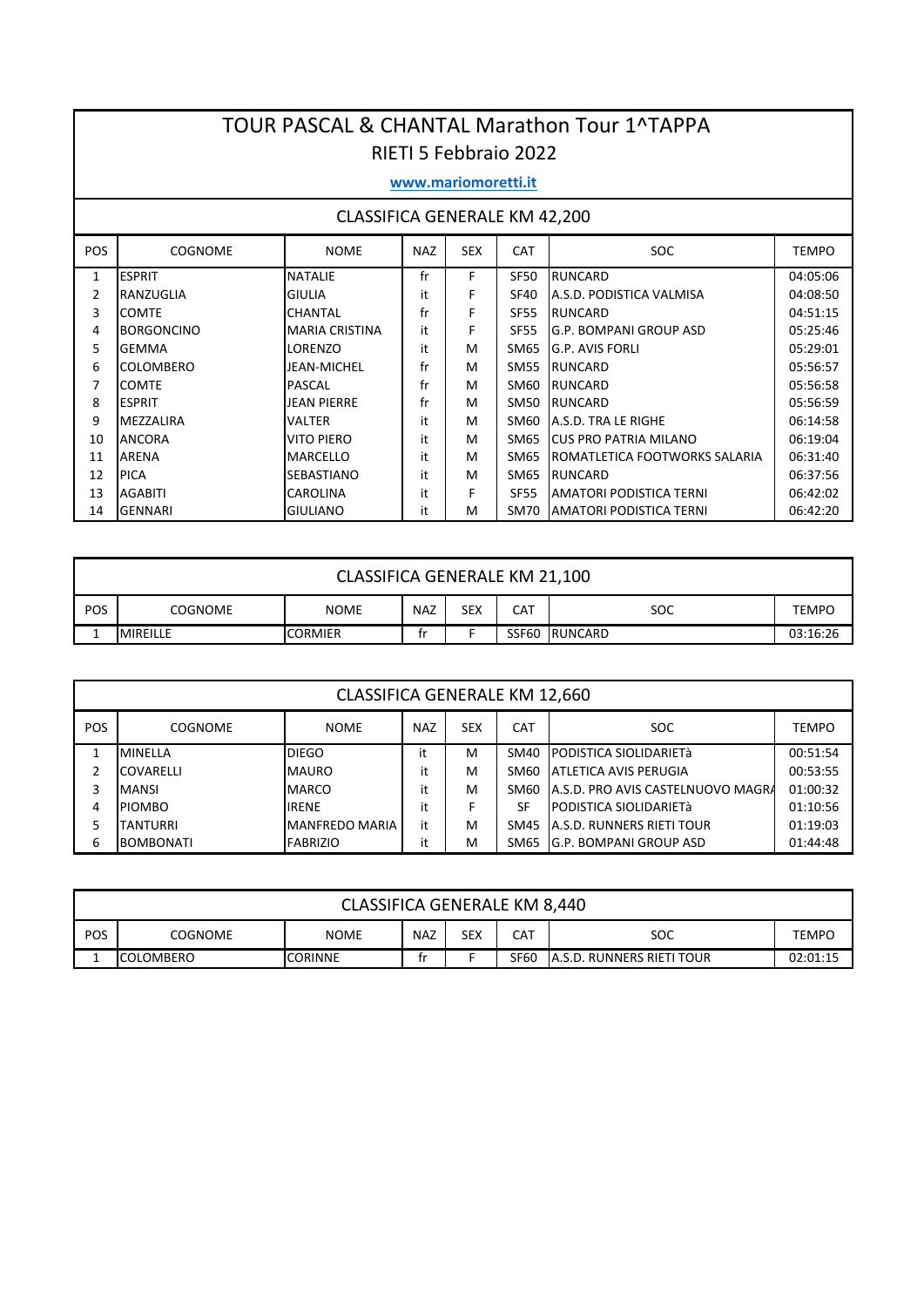### TOUR PASCAL & CHANTAL Marathon Tour 2^TAPPA RIETI 7 Febbraio 2022

|                                      | www.mariomoretti.it |                    |            |            |             |                               |              |  |  |  |  |  |  |
|--------------------------------------|---------------------|--------------------|------------|------------|-------------|-------------------------------|--------------|--|--|--|--|--|--|
| <b>CLASSIFICA GENERALE KM 42,200</b> |                     |                    |            |            |             |                               |              |  |  |  |  |  |  |
| <b>POS</b>                           | <b>COGNOME</b>      | <b>NOME</b>        | <b>NAZ</b> | <b>SEX</b> | <b>CAT</b>  | <b>SOC</b>                    | <b>TEMPO</b> |  |  |  |  |  |  |
| $\mathbf{1}$                         | <b>CORTINA</b>      | <b>LUCIANO</b>     | it         | м          | <b>SM55</b> | <b>RUNCARD</b>                | 04:39:24     |  |  |  |  |  |  |
| 2                                    | <b>COMTE</b>        | <b>CHANTAL</b>     | fr         | F          | SF55        | <b>RUNCARD</b>                | 04:40:18     |  |  |  |  |  |  |
| 3                                    | <b>COMTE</b>        | PASCAL             | fr         | м          | SM60        | RUNCARD                       | 05:20:08     |  |  |  |  |  |  |
| 4                                    | COLOMBERO           | <b>JEAN-MICHEL</b> | fr         | M          | <b>SM55</b> | RUNCARD                       | 05:34:02     |  |  |  |  |  |  |
| 5                                    | <b>PAVIRANI</b>     | <b>ETTORE</b>      | it         | м          | SM70        | AMICI DELLA FATICA CESENA     | 05:40:56     |  |  |  |  |  |  |
| 6                                    | ARENA               | MARCELLO           | it         | M          | SM65        | ROMATLETICA FOOTWORKS SALARIA | 05:54:54     |  |  |  |  |  |  |
| 7                                    | <b>ANCORA</b>       | VITO PIERO         | it         | M          | SM65        | ICUS PRO PATRIA MILANO        | 06:24:50     |  |  |  |  |  |  |
| 8                                    | <b>GAMBELLI</b>     | <b>FERDINANDO</b>  | it         | M          | SM70        | S.E.F. STAMURA ANCONA A.S.D.  | 06:28:58     |  |  |  |  |  |  |
| 9                                    | <b>AGABITI</b>      | <b>CAROLINA</b>    | it         | F          | <b>SF55</b> | AMATORI PODISTICA TERNI       | 06:56:06     |  |  |  |  |  |  |
| 10                                   | <b>GENNARI</b>      | <b>GIULIANO</b>    | it         | M          | SM70        | IAMATORI PODISTICA TERNI      | 06:56:28     |  |  |  |  |  |  |

|     | CLASSIFICA GENERALE KM 24,000                                                           |                   |  |   |    |                                   |          |  |  |  |  |  |
|-----|-----------------------------------------------------------------------------------------|-------------------|--|---|----|-----------------------------------|----------|--|--|--|--|--|
| POS | SEX<br><b>SOC</b><br><b>NAZ</b><br><b>COGNOME</b><br><b>NOME</b><br>CAT<br><b>TEMPO</b> |                   |  |   |    |                                   |          |  |  |  |  |  |
|     | BARBANTE                                                                                | <b>GIANNICOLA</b> |  | м | SM | <b>JA.S.D. RUNNERS RIETI TOUR</b> | 02:01:02 |  |  |  |  |  |
| ำ   | <b>IRUNCARD</b><br><b>SF60</b><br><b>MIREILLE</b><br>ICORMIER<br>03:46:12               |                   |  |   |    |                                   |          |  |  |  |  |  |

|            | CLASSIFICA GENERALE KM 11,200                                                                  |              |  |   |      |                                    |          |  |  |  |  |  |
|------------|------------------------------------------------------------------------------------------------|--------------|--|---|------|------------------------------------|----------|--|--|--|--|--|
| <b>POS</b> | <b>SEX</b><br><b>SOC</b><br><b>NAZ</b><br>CAT<br><b>COGNOME</b><br><b>NOME</b><br><b>TEMPO</b> |              |  |   |      |                                    |          |  |  |  |  |  |
|            | M<br>SM60<br><b>JATLETICA AVIS PERUGIA</b><br>00:46:44<br><b>COVARELLI</b><br><b>IMAURO</b>    |              |  |   |      |                                    |          |  |  |  |  |  |
|            | <b>MANSI</b>                                                                                   | <b>MARCO</b> |  | м | SM60 | IA.S.D. PRO AVIS CASTELNUOVO MAGRA | 00:51:25 |  |  |  |  |  |

|                                                                                               | <b>CLASSIFICA GENERALE KM 6,000</b> |  |  |  |  |  |  |  |  |  |  |
|-----------------------------------------------------------------------------------------------|-------------------------------------|--|--|--|--|--|--|--|--|--|--|
| <b>ICORINNE</b><br><b>SF60</b><br>IA.S.D. RUNNERS RIETI TOUR<br>ICOLOMBERO<br>01:46:15<br>. . |                                     |  |  |  |  |  |  |  |  |  |  |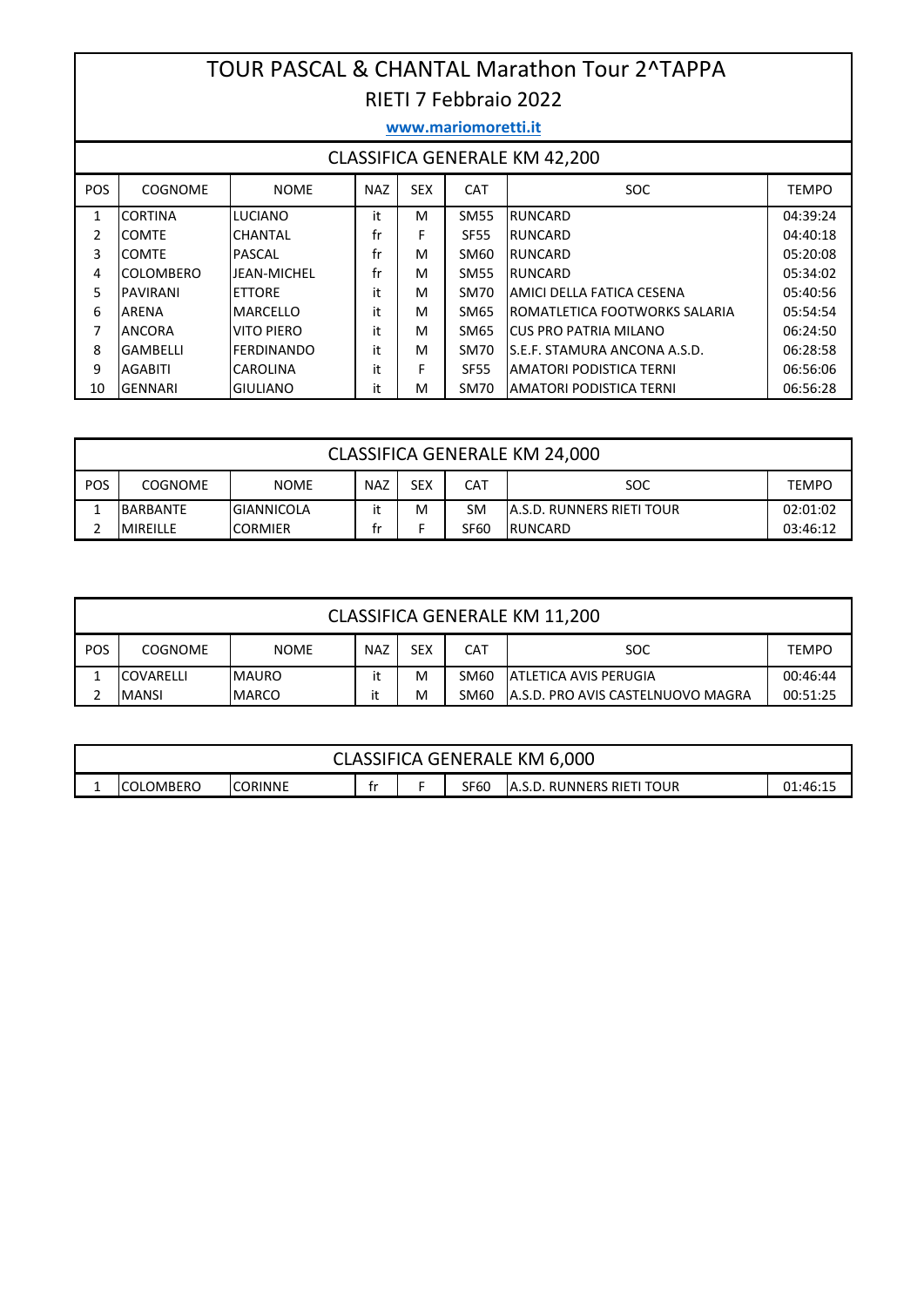## TOUR PASCAL & CHANTAL Marathon Tour 3^TAPPA RIETI 8 Febbraio 2022

#### www.mariomoretti.it

| POS | <b>COGNOME</b>  | <b>NOME</b>       | <b>NAZ</b> | <b>SEX</b> | <b>CAT</b> | <b>SOC</b>                         | <b>TEMPO</b> |
|-----|-----------------|-------------------|------------|------------|------------|------------------------------------|--------------|
| 1   | <b>COMTE</b>    | <b>PASCAL</b>     | fr         | м          |            | SM60 RUNCARD                       | 05:15:40     |
|     | <b>COMTE</b>    | <b>CHANTAL</b>    | fr         | F          |            | SF55 RUNCARD                       | 05:17:08     |
| 3   | <b>HASSEMER</b> | <b>EUGENIO</b>    | it         | м          |            | SM60 A.S.D. VILLA DE SANCTIS       | 05:43:34     |
| 4   | <b>IARFNA</b>   | <b>MARCELLO</b>   | it         | м          |            | SM65 ROMATLETICA FOOTWORKS SALARIA | 05:48:46     |
| 5   | <b>PICA</b>     | <b>SEBASTIANO</b> | it         | м          |            | <b>SM65 IRUNCARD</b>               | 05:52:02     |
| 6   | <b>PAVIRANI</b> | <b>ETTORE</b>     | it         | M          |            | SM70 AMICI DELLA FATICA CESENA     | 05:58:22     |
|     | <b>ANCORA</b>   | VITO PIFRO        | it         | м          |            | SM65 CUS PRO PATRIA MILANO         | 06:01:10     |
| 8   | <b>GAMBELLI</b> | <b>FFRDINANDO</b> | it         | м          |            | SM70LS.E.F. STAMURA ANCONA A.S.D.  | 06:21:20     |
| 9   | AGABITI         | <b>CAROLINA</b>   | it         | F          |            | SF55 AMATORI PODISTICA TERNI       | 06:41:50     |
| 10  | <b>GENNARI</b>  | IGIULIANO         | it         | м          |            | SM70 AMATORI PODISTICA TERNI       | 06:41:51     |

|     | <b>CLASSIFICA GENERALE KM 21,100</b>                                                    |  |  |  |  |  |  |  |  |  |  |  |
|-----|-----------------------------------------------------------------------------------------|--|--|--|--|--|--|--|--|--|--|--|
| POS | SEX<br>CAT<br><b>NAZ</b><br><b>NOME</b><br><b>SOC</b><br><b>COGNOME</b><br><b>TEMPO</b> |  |  |  |  |  |  |  |  |  |  |  |
| -   | <b>CORMIER</b><br>SF60 RUNCARD<br><b>MIREILLE</b><br>03:14:16                           |  |  |  |  |  |  |  |  |  |  |  |

|     | <b>CLASSIFICA GENERALE KM 10,500</b> |                 |            |            |            |                                      |              |  |  |  |  |  |
|-----|--------------------------------------|-----------------|------------|------------|------------|--------------------------------------|--------------|--|--|--|--|--|
| POS | <b>COGNOME</b>                       | <b>NOME</b>     | <b>NAZ</b> | <b>SEX</b> | <b>CAT</b> | SOC.                                 | <b>TEMPO</b> |  |  |  |  |  |
|     | <b>MINELLA</b>                       | DIEGO           |            | M          |            | SM40 PODISTICA SIOLIDARIETà          | 00:42:30     |  |  |  |  |  |
|     | <b>COVARELLI</b>                     | <b>MAURO</b>    | it         | м          |            | SM60 ATLETICA AVIS PERUGIA           | 00:43:58     |  |  |  |  |  |
|     | <b>COLLETTI</b>                      | <b>VINCENZO</b> | it         | M          |            | SM55 A.S.D. CITTADUCALE RUNNERS CLUB | 00:46:06     |  |  |  |  |  |
| 4   | <b>BELUSCI</b>                       | <b>GIACOMO</b>  |            | M          |            | SMIA.S.D. RUNNERS RIETI TOUR         | 00:50:26     |  |  |  |  |  |

|            | <b>CLASSIFICA GENERALE KM 7,000</b>                                                            |                     |    |   |  |                                |          |  |  |  |  |  |
|------------|------------------------------------------------------------------------------------------------|---------------------|----|---|--|--------------------------------|----------|--|--|--|--|--|
| <b>POS</b> | <b>SEX</b><br><b>NAZ</b><br><b>NOME</b><br><b>CAT</b><br><b>SOC</b><br><b>COGNOME</b><br>TEMPO |                     |    |   |  |                                |          |  |  |  |  |  |
| -          | <b>COLOMBERO</b>                                                                               | <b>ICORINNE</b>     | tr |   |  | SF60 A.S.D. RUNNERS RIETI TOUR | 01:37:00 |  |  |  |  |  |
|            | <b>COLOMBERO</b>                                                                               | <b>IJEAN-MICHEL</b> | tr | M |  | SM55 RUNCARD                   | 01:37:01 |  |  |  |  |  |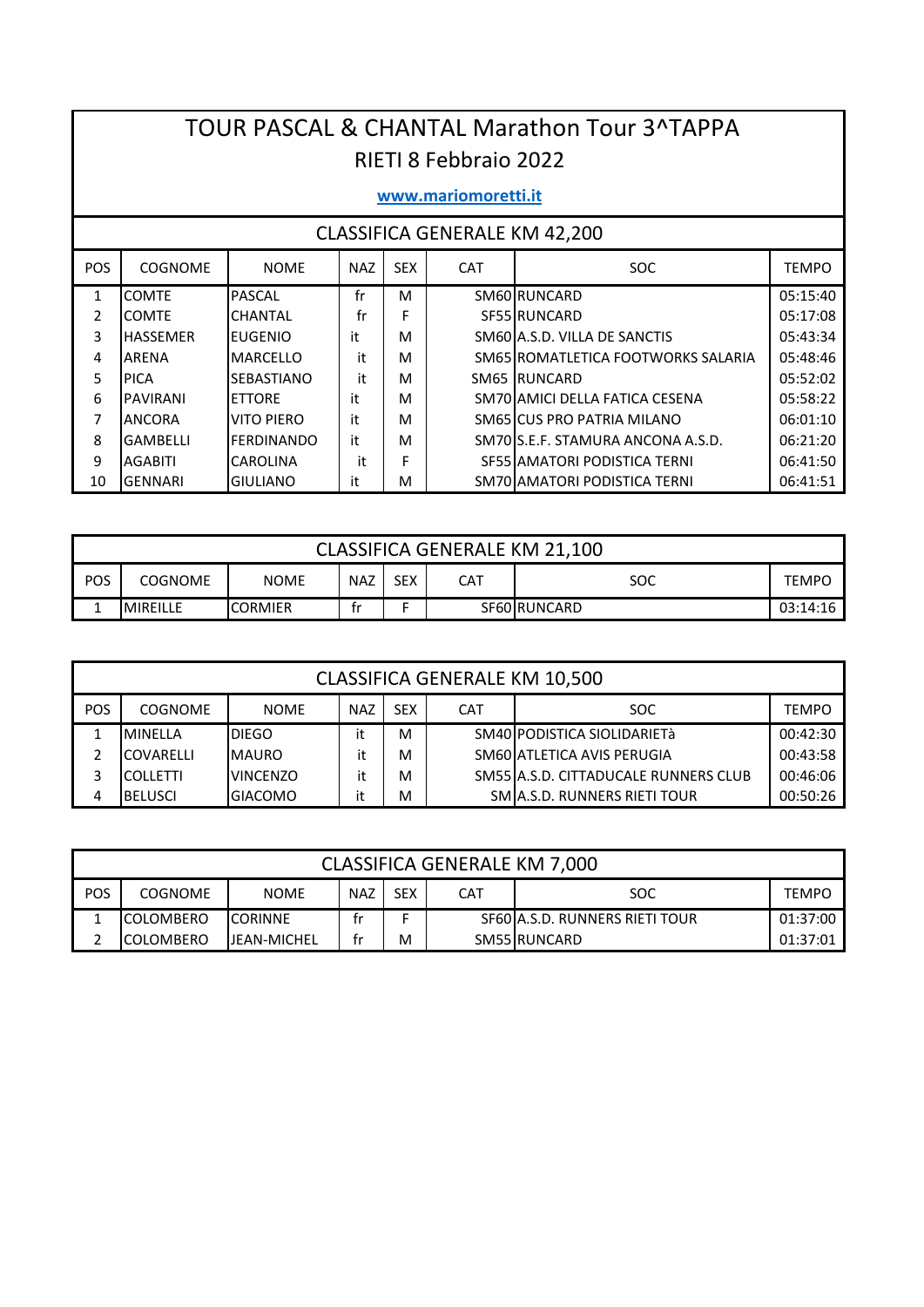## TOUR PASCAL & CHANTAL Marathon Tour 4^TAPPA RIETI 9 Febbraio 2022

#### www.mariomoretti.it

| <b>POS</b> | <b>COGNOME</b>     | <b>NOME</b>       | <b>NAZ</b> | <b>SEX</b> | <b>CAT</b>  | SOC.                                   | <b>TEMPO</b> |
|------------|--------------------|-------------------|------------|------------|-------------|----------------------------------------|--------------|
| 1          | RANZUGLIA          | IGIULIA           | it         | F          | <b>SF40</b> | A.S.D. PODISTICA VALMISA               | 04:33:58     |
| 2          | ICOMTE             | <b>CHANTAL</b>    | fr         | F          | <b>SF55</b> | RUNCARD                                | 04:57:35     |
| 3          | ICOMTE             | <b>PASCAL</b>     | fr         | м          | SM60        | <b>RUNCARD</b>                         | 05:09:45     |
| 4          | <b>PAVIRANI</b>    | <b>ETTORE</b>     | it         | м          | <b>SM70</b> | AMICI DELLA FATICA CESENA              | 05:45:42     |
| 5          | <b>DI SABATINO</b> | <b>GIORGIO</b>    | it         | м          | <b>SM50</b> | A.S.D. G.P. MONTI DELLA TOLFA L'AIRONE | 05:58:04     |
| 6          | <b>FIORUCCI</b>    | IFAUSTO           | it         | м          | SM65        | A.S.D. G.P. MONTI DFLLA TOLFA L'AIRONF | 05:58:05     |
| 7          | <b>ARENA</b>       | <b>MARCELLO</b>   | it         | м          | SM65        | ROMATLETICA FOOTWORKS SALARIA          | 06:11:50     |
| 8          | <b>ANCORA</b>      | VITO PIERO        | it         | М          | SM65        | ICUS PRO PATRIA MILANO                 | 06:13:50     |
| 9          | <b>AGABITI</b>     | <b>CAROLINA</b>   | it         | F          | <b>SE55</b> | AMATORI PODISTICA TERNI                | 06:51:55     |
| 10         | GENNARI            | IGIULIANO         | it         | М          | SM70        | AMATORI PODISTICA TERNI                | 06:51:56     |
| 11         | <b>IPICA</b>       | <b>SEBASTIANO</b> | it         | М          | <b>SM65</b> | RUNCARD                                | 06:51:57     |

|            | CLASSIFICA GENERALE KM 21,100                                                    |  |  |  |  |  |  |  |  |  |  |  |  |
|------------|----------------------------------------------------------------------------------|--|--|--|--|--|--|--|--|--|--|--|--|
| <b>POS</b> | SEX<br><b>NOME</b><br>CAT<br><b>NAZ</b><br><b>COGNOME</b><br>soc<br><b>TEMPO</b> |  |  |  |  |  |  |  |  |  |  |  |  |
|            | SF60<br><b>IRUNCARD</b><br><b>CORMIER</b><br>03:07:24<br><b>IMIREILLE</b><br>÷r. |  |  |  |  |  |  |  |  |  |  |  |  |

|     | <b>CLASSIFICA GENERALE KM 12,660</b>                                                        |              |  |   |      |                                |          |  |  |  |  |  |  |
|-----|---------------------------------------------------------------------------------------------|--------------|--|---|------|--------------------------------|----------|--|--|--|--|--|--|
| POS | SEX<br>NAZ<br><b>NOME</b><br>CAT<br>SOC<br><b>TEMPO</b><br><b>COGNOME</b>                   |              |  |   |      |                                |          |  |  |  |  |  |  |
|     | IMINFLLA                                                                                    | <b>DIEGO</b> |  | м | SM40 | <b>IPODISTICA SIOLIDARIETà</b> | 00:52:49 |  |  |  |  |  |  |
|     | <b>JATLETICA AVIS PERUGIA</b><br><b>IMAURO</b><br>M<br>SM60<br><b>COVARELLI</b><br>00:53:03 |              |  |   |      |                                |          |  |  |  |  |  |  |

|            | <b>CLASSIFICA GENERALE KM 8,440</b>                                                     |                     |    |   |             |                                   |          |  |  |  |  |  |  |
|------------|-----------------------------------------------------------------------------------------|---------------------|----|---|-------------|-----------------------------------|----------|--|--|--|--|--|--|
| <b>POS</b> | <b>SEX</b><br><b>NAZ</b><br><b>NOME</b><br>CAT<br>soc<br><b>COGNOME</b><br><b>TEMPO</b> |                     |    |   |             |                                   |          |  |  |  |  |  |  |
|            | <b>ICOLOMBERO</b>                                                                       | ICORINNE            | ÷۳ |   | <b>SF60</b> | <b>JA.S.D. RUNNERS RIETI TOUR</b> | 01:45:05 |  |  |  |  |  |  |
|            | <b>ICOLOMBERO</b>                                                                       | <b>IJEAN-MICHEL</b> | ÷۳ | M | SM55        | <b>IRUNCARD</b>                   | 01:45:06 |  |  |  |  |  |  |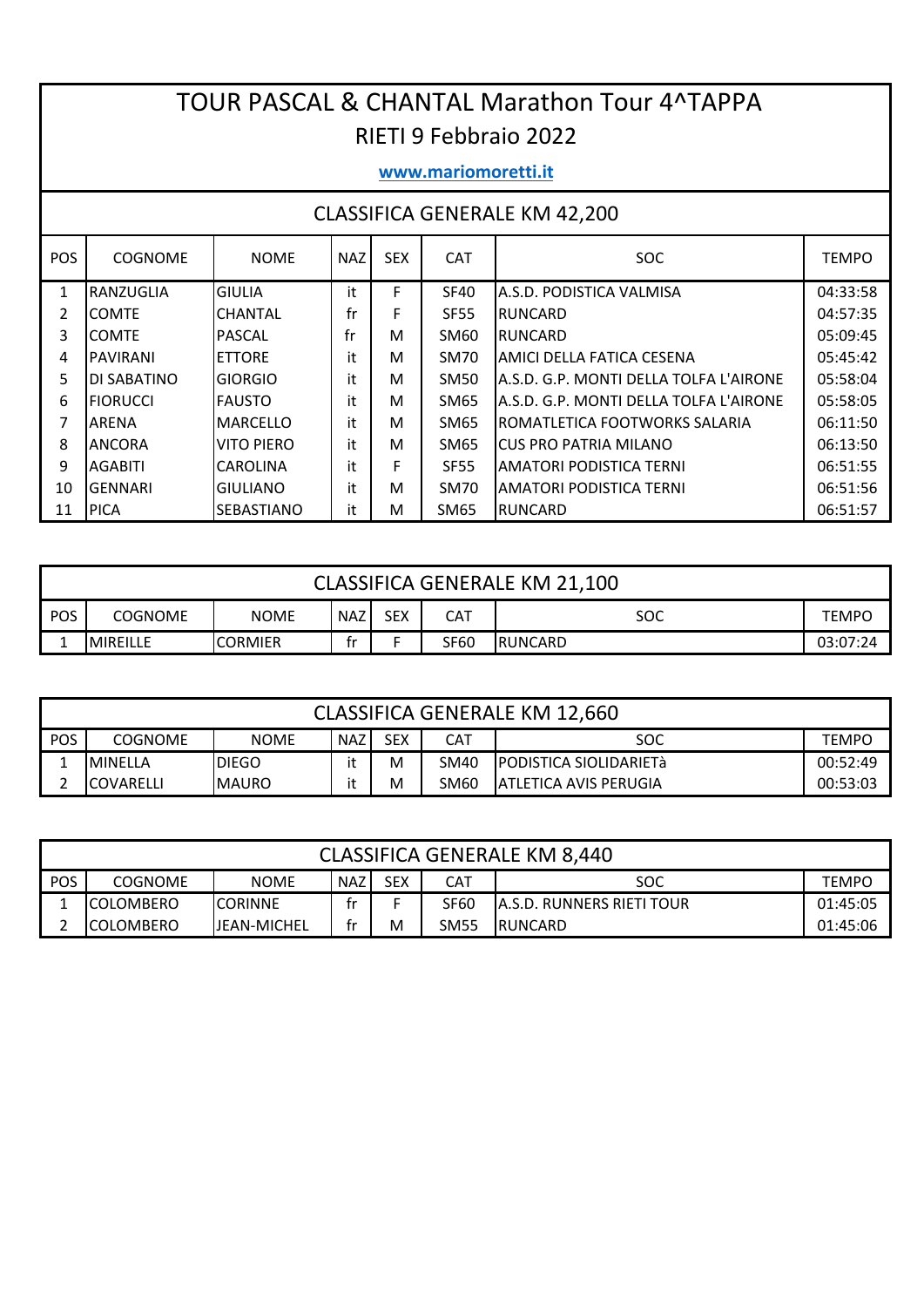# TOUR PASCAL & CHANTAL Marathon Tour 5^TAPPA RIETI 10 Febbraio 2022

## www.mariomoretti.it

| <b>POS</b> | <b>COGNOME</b>   | <b>NOME</b>     | <b>NAZ</b> | <b>SEX</b> | <b>CAT</b>  | SOC.                                  | <b>TEMPO</b> |
|------------|------------------|-----------------|------------|------------|-------------|---------------------------------------|--------------|
|            | <b>COMTE</b>     | <b>PASCAL</b>   | fr         | M          | SM60        | <b>IRUNCARD</b>                       | 05:09:37     |
| 2          | <b>COMTE</b>     | <b>CHANTAL</b>  | fr         | F          | <b>SF55</b> | <b>IRUNCARD</b>                       | 05:09:38     |
| 3          | <b>ARENA</b>     | <b>MARCELLO</b> | it         | M          | SM65        | <b>IROMATLETICA FOOTWORKS SALARIA</b> | 05:51:10     |
| 4          | <b>ANCORA</b>    | VITO PIERO      | it         | м          | SM65        | <b>ICUS PRO PATRIA MILANO</b>         | 06:09:34     |
| 5          | <b>IPAVIRANI</b> | <b>IETTORE</b>  | it         | м          | <b>SM70</b> | IAMICI DELLA FATICA CESENA            | 06:29:00     |
| 6          | <b>GENNARI</b>   | <b>GIULIANO</b> | it         | M          | <b>SM70</b> | IAMATORI PODISTICA TERNI              | 06:38:53     |
|            | <b>AGABITI</b>   | <b>CAROLINA</b> | i+         | F          | <b>SF55</b> | <b>AMATORI PODISTICA TERNI</b>        | 06:38:54     |

|     | <b>CLASSIFICA GENERALE KM 21,100</b>                                                                  |                   |    |   |             |                                  |          |  |  |  |  |  |  |
|-----|-------------------------------------------------------------------------------------------------------|-------------------|----|---|-------------|----------------------------------|----------|--|--|--|--|--|--|
| POS | <b>SEX</b><br><b>CAT</b><br><b>NAZ</b><br><b>SOC</b><br><b>NOME</b><br><b>COGNOME</b><br><b>TEMPO</b> |                   |    |   |             |                                  |          |  |  |  |  |  |  |
|     | <b>BARBANTE</b>                                                                                       | <b>GIANNICOLA</b> | it | M | <b>SM</b>   | <b>A.S.D. RUNNERS RIETI TOUR</b> | 01:33:31 |  |  |  |  |  |  |
|     | <b>MIREILLE</b>                                                                                       | ICORMIER          | fr |   | <b>SF60</b> | RUNCARD                          | 03:24:38 |  |  |  |  |  |  |

|     | <b>CLASSIFICA GENERALE KM 10,500</b>                                                                  |               |    |   |      |                              |          |  |  |  |  |  |  |
|-----|-------------------------------------------------------------------------------------------------------|---------------|----|---|------|------------------------------|----------|--|--|--|--|--|--|
| POS | <b>SEX</b><br><b>CAT</b><br><b>NAZ</b><br><b>SOC</b><br><b>NOME</b><br><b>COGNOME</b><br><b>TEMPO</b> |               |    |   |      |                              |          |  |  |  |  |  |  |
|     | <b>MINFLLA</b>                                                                                        | <b>IDIEGO</b> |    | M |      | SM40 PODISTICA SIOLIDARIETà  | 00:42:24 |  |  |  |  |  |  |
|     | <b>COVARELLI</b>                                                                                      | <b>IMAURO</b> | it | м | SM60 | <b>ATLETICA AVIS PERUGIA</b> | 00:44:12 |  |  |  |  |  |  |

|     | CLASSIFICA GENERALE KM 7,000                                                                          |  |  |  |  |  |  |  |  |  |  |  |
|-----|-------------------------------------------------------------------------------------------------------|--|--|--|--|--|--|--|--|--|--|--|
| POS | <b>SEX</b><br><b>CAT</b><br><b>COGNOME</b><br><b>NOME</b><br><b>NAZ</b><br><b>SOC</b><br><b>TEMPO</b> |  |  |  |  |  |  |  |  |  |  |  |
|     | M<br>SM55<br><b>RUNCARD</b><br><b>JEAN-MICHEL</b><br><b>COLOMBERO</b><br>00:55:05<br>tr               |  |  |  |  |  |  |  |  |  |  |  |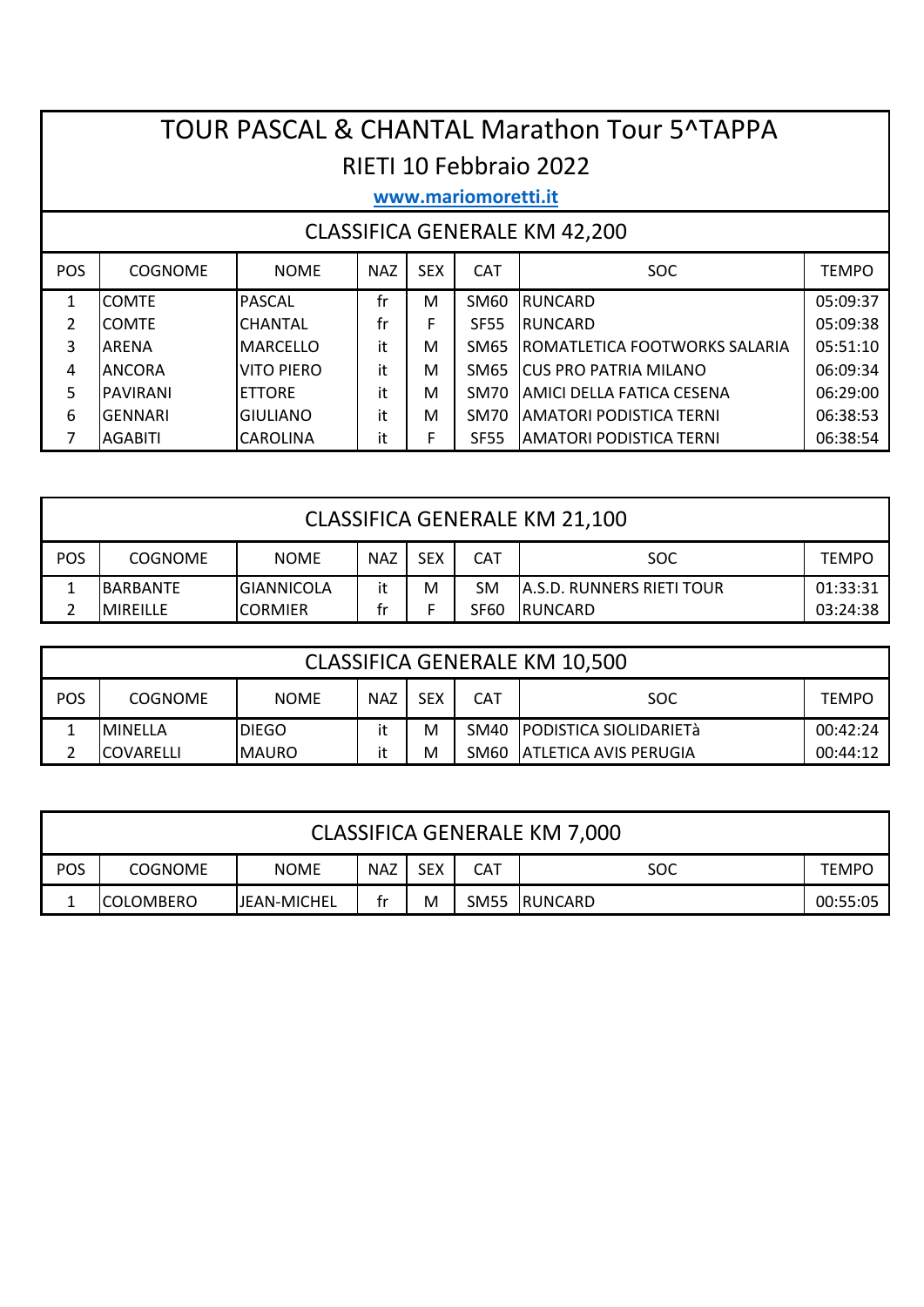# TOUR PASCAL & CHANTAL Marathon Tour 6^TAPPA RIETI 11 Febbraio 2022

### **www.mariomoretti.it**

| <b>POS</b> | <b>COGNOME</b>  | <b>NOME</b>       | <b>NAZ</b> | <b>SEX</b> | <b>CAT</b>  | <b>SOC</b>                            | <b>TEMPO</b> |
|------------|-----------------|-------------------|------------|------------|-------------|---------------------------------------|--------------|
| 1          | <b>COMTE</b>    | <b>CHANTAL</b>    | fr         | F          | <b>SF55</b> | <b>RUNCARD</b>                        | 04:52:50     |
|            | IKEILER         | BERNHARD          | at         | м          | SM60        | <b>IRUNCARD</b>                       | 05:02:40     |
| 3          | <b>COMTE</b>    | <b>PASCAL</b>     | fr         | м          | SM60        | <b>IRUNCARD</b>                       | 05:08:30     |
| 4          | <b>PAVIRANI</b> | <b>ETTORE</b>     | it         | М          | SM70        | IAMICI DELLA FATICA CESENA            | 05:51:18     |
| 5.         | <b>BAUFR</b>    | <b>HERBERT</b>    | at         | м          | <b>SM55</b> | <b>IRUNCARD</b>                       | 05:53:20     |
| 6          | <b>ANCORA</b>   | VITO PIERO        | it         | м          | SM65        | <b>ICUS PRO PATRIA MILANO</b>         | 06:13:29     |
|            | <b>ARFNA</b>    | IMARCFLLO         | it         | м          | SM65        | <b>IROMATLETICA FOOTWORKS SALARIA</b> | 06:17:09     |
| 8          | <b>PICA</b>     | <b>SEBASTIANO</b> | it         | м          | SM65        | <b>IRUNCARD</b>                       | 06:17:17     |
| 9          | <b>AGABITI</b>  | <b>CAROLINA</b>   | it         | F          | <b>SF55</b> | IAMATORI PODISTICA TERNI              | 06:41:29     |
| 10         | <b>GENNARI</b>  | <b>GIULIANO</b>   | it         | м          | <b>SM70</b> | IAMATORI PODISTICA TERNI              | 06:41:30     |

|            | <b>CLASSIFICA GENERALE KM 21,100</b>                                                                  |                 |    |   |      |                            |          |  |  |  |  |  |  |
|------------|-------------------------------------------------------------------------------------------------------|-----------------|----|---|------|----------------------------|----------|--|--|--|--|--|--|
| <b>POS</b> | <b>CAT</b><br><b>SEX</b><br><b>NAZ</b><br><b>SOC</b><br><b>COGNOME</b><br><b>NOME</b><br><b>TEMPO</b> |                 |    |   |      |                            |          |  |  |  |  |  |  |
|            | <b>MIRFILLF</b>                                                                                       | <b>CORMIER</b>  | tr |   | SF60 | RUNCARD                    | 03:21:44 |  |  |  |  |  |  |
|            | ILUCIDI                                                                                               | <b>GIORDANO</b> | it | M |      | SM70 ATLETICA AVIS PERUGIA | 03:26:01 |  |  |  |  |  |  |

|     | <b>CLASSIFICA GENERALE KM 12,660</b>                                                           |  |  |  |  |  |  |  |  |  |  |  |  |
|-----|------------------------------------------------------------------------------------------------|--|--|--|--|--|--|--|--|--|--|--|--|
| POS | CAT<br><b>SEX</b><br><b>NAZ</b><br><b>NOME</b><br><b>SOC</b><br><b>COGNOME</b><br><b>TEMPO</b> |  |  |  |  |  |  |  |  |  |  |  |  |
|     | <b>ATLETICA AVIS PERUGIA</b><br>SM60<br>M<br><b>COVARELLI</b><br><b>IMAURO</b><br>00:55:24     |  |  |  |  |  |  |  |  |  |  |  |  |

|                                                                                                       | <b>CLASSIFICA GENERALE KM 8,440</b>                                                |  |  |  |  |  |  |  |  |  |  |  |
|-------------------------------------------------------------------------------------------------------|------------------------------------------------------------------------------------|--|--|--|--|--|--|--|--|--|--|--|
| <b>POS</b><br>SEX<br>CAT<br><b>NAZ</b><br><b>SOC</b><br><b>NOME</b><br><b>COGNOME</b><br><b>TEMPO</b> |                                                                                    |  |  |  |  |  |  |  |  |  |  |  |
|                                                                                                       | M<br>SM55<br><b>COLOMBERO</b><br>IRUNCARD<br><b>IJEAN-MICHEL</b><br>01:22:01<br>tr |  |  |  |  |  |  |  |  |  |  |  |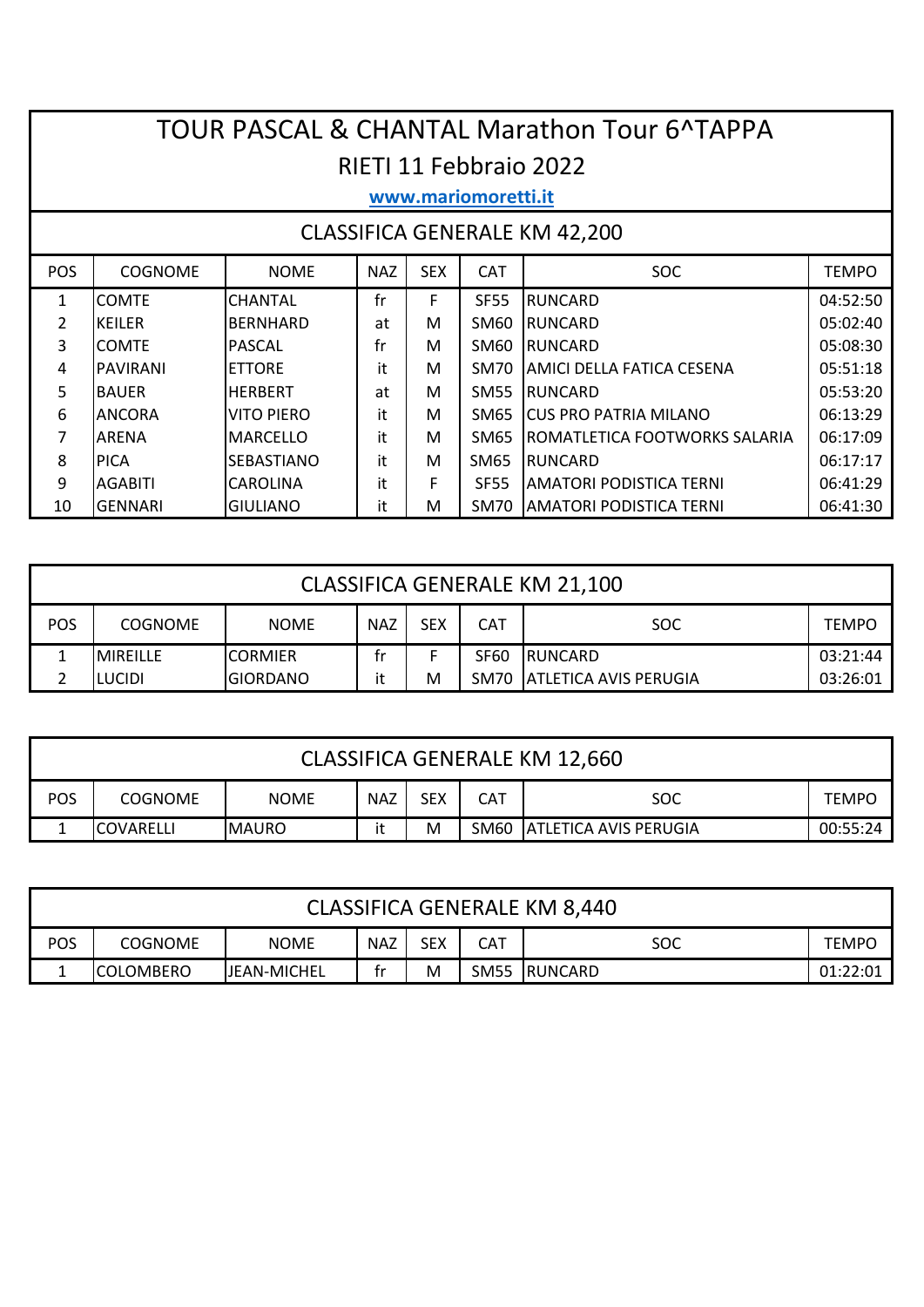|                                                                                                              | <b>TOUR PASCAL &amp; CHANTAL Marathon Tour 7^TAPPA</b> |                    |    |   |                  |                                        |          |  |  |  |  |  |
|--------------------------------------------------------------------------------------------------------------|--------------------------------------------------------|--------------------|----|---|------------------|----------------------------------------|----------|--|--|--|--|--|
|                                                                                                              | RIETI 12 Febbraio 2022                                 |                    |    |   |                  |                                        |          |  |  |  |  |  |
|                                                                                                              | www.mariomoretti.it                                    |                    |    |   |                  |                                        |          |  |  |  |  |  |
|                                                                                                              | <b>CLASSIFICA GENERALE KM 42,200</b>                   |                    |    |   |                  |                                        |          |  |  |  |  |  |
| POS<br><b>COGNOME</b><br><b>SEX</b><br><b>NAZ</b><br><b>CAT</b><br><b>SOC</b><br><b>TEMPO</b><br><b>NOME</b> |                                                        |                    |    |   |                  |                                        |          |  |  |  |  |  |
| 1                                                                                                            | <b>ACCARINO</b>                                        | <b>FRANCESCO</b>   | it | М | SM50             | A.S.D. VILLA DE SANCTIS                | 03:38:56 |  |  |  |  |  |
| 2                                                                                                            | <b>SEVERONI</b>                                        | <b>STEFANO</b>     | it | м | SM55             | <b>BERGAMO STARS ATLETICA</b>          | 04:36:36 |  |  |  |  |  |
| 3                                                                                                            | <b>TRINCHINI</b>                                       | <b>PATRIZIA</b>    | it | F | <b>SF55</b>      | <b>G.S. CAT SPORT ROMA</b>             | 04:42:42 |  |  |  |  |  |
| 4                                                                                                            | <b>COMTE</b>                                           | <b>CHANTAL</b>     | fr | F | <b>SF55</b>      | <b>RUNCARD</b>                         | 04:47:24 |  |  |  |  |  |
| 5                                                                                                            | <b>COMTE</b>                                           | <b>PASCAL</b>      | fr | м | SM60             | <b>RUNCARD</b>                         | 05:15:12 |  |  |  |  |  |
| 6                                                                                                            | <b>GEMMA</b>                                           | LORENZO            | it | м | SM65             | lG.P. AVIS FORLI                       | 05:31:08 |  |  |  |  |  |
| 7                                                                                                            | <b>COLOMBERO</b>                                       | <b>JFAN-MICHFL</b> | fr | м | SM <sub>55</sub> | <b>RUNCARD</b>                         | 05:55:44 |  |  |  |  |  |
| 8                                                                                                            | <b>ANCORA</b>                                          | <b>VITO PIERO</b>  | it | М | SM65             | <b>CUS PRO PATRIA MILANO</b>           | 06:00:44 |  |  |  |  |  |
| 9                                                                                                            | <b>ARENA</b>                                           | <b>MARCELLO</b>    | it | м | SM65             | IROMATLETICA FOOTWORKS SALARIA         | 06:06:26 |  |  |  |  |  |
| 10                                                                                                           | <b>DI SABATINO</b>                                     | <b>GIORGIO</b>     | it | м | SM50             | A.S.D. G.P. MONTI DELLA TOLFA L'AIRONE | 06:07:02 |  |  |  |  |  |
| 11                                                                                                           | <b>BAUER</b>                                           | <b>HFRBFRT</b>     | at | м | <b>SM55</b>      | <b>RUNCARD</b>                         | 06:08:58 |  |  |  |  |  |
| 12                                                                                                           | <b>PAVIRANI</b>                                        | <b>ETTORE</b>      | it | M | <b>SM70</b>      | AMICI DELLA FATICA CESENA              | 06:26:05 |  |  |  |  |  |
| 13                                                                                                           | <b>GENNARI</b>                                         | <b>GIULIANO</b>    | it | M | SM70             | IAMATORI PODISTICA TERNI               | 06:42:26 |  |  |  |  |  |
| 14                                                                                                           | <b>AGABITI</b>                                         | <b>CAROLINA</b>    | it | F | <b>SF55</b>      | <b>AMATORI PODISTICA TERNI</b>         | 06:42:27 |  |  |  |  |  |

| <b>CLASSIFICA GENERALE KM 21,100</b>                                                                    |                   |                   |    |   |             |                                   |          |  |  |  |
|---------------------------------------------------------------------------------------------------------|-------------------|-------------------|----|---|-------------|-----------------------------------|----------|--|--|--|
| I POS<br><b>SEX</b><br><b>NAZ</b><br><b>CAT</b><br><b>SOC</b><br>COGNOME<br><b>NOME</b><br><b>TEMPO</b> |                   |                   |    |   |             |                                   |          |  |  |  |
|                                                                                                         | <b>IMICARELLI</b> | DANIELE           | it | M | <b>SM</b>   | <b>IRUNCARD</b>                   | 01:31:16 |  |  |  |
| 2                                                                                                       | <b>BARBANTE</b>   | <b>GIANNICOLA</b> | it | M | SM          | <b>JA.S.D. RUNNERS RIETI TOUR</b> | 01:32:14 |  |  |  |
|                                                                                                         | <b>IMIREILLE</b>  | <b>CORMIER</b>    | tr |   | <b>SF60</b> | <b>RUNCARD</b>                    | 03:19:54 |  |  |  |

| <b>CLASSIFICA GENERALE KM 14,000</b> |                  |                        |        |            |            |                                   |              |  |  |
|--------------------------------------|------------------|------------------------|--------|------------|------------|-----------------------------------|--------------|--|--|
| <b>POS</b>                           | <b>COGNOME</b>   | <b>NOME</b>            | I NAZI | <b>SEX</b> | <b>CAT</b> | <b>SOC</b>                        | <b>TEMPO</b> |  |  |
|                                      | <b>COVARELLI</b> | <b>MAURO</b>           | it     | M          | SM60       | <b>ATLETICA AVIS PERUGIA</b>      | 01:01:16     |  |  |
| 2                                    | <b>BISONNI</b>   | <b>ROBERTO</b>         | it     | м          | SM60       | <b>JA.S.D. AVIS TERNI</b>         | 01:17:40     |  |  |
|                                      | TANTURRI         | <b>IMANFREDO MARIA</b> | it     | м          | SM45       | <b>JA.S.D. RUNNERS RIETI TOUR</b> | 01:22:40     |  |  |
| 4                                    | ISERGNESE        | <b>ENRICO</b>          | it     | M          | SM60       | <b>JA.S.D. AVIS TERNI</b>         | 01:22:42     |  |  |